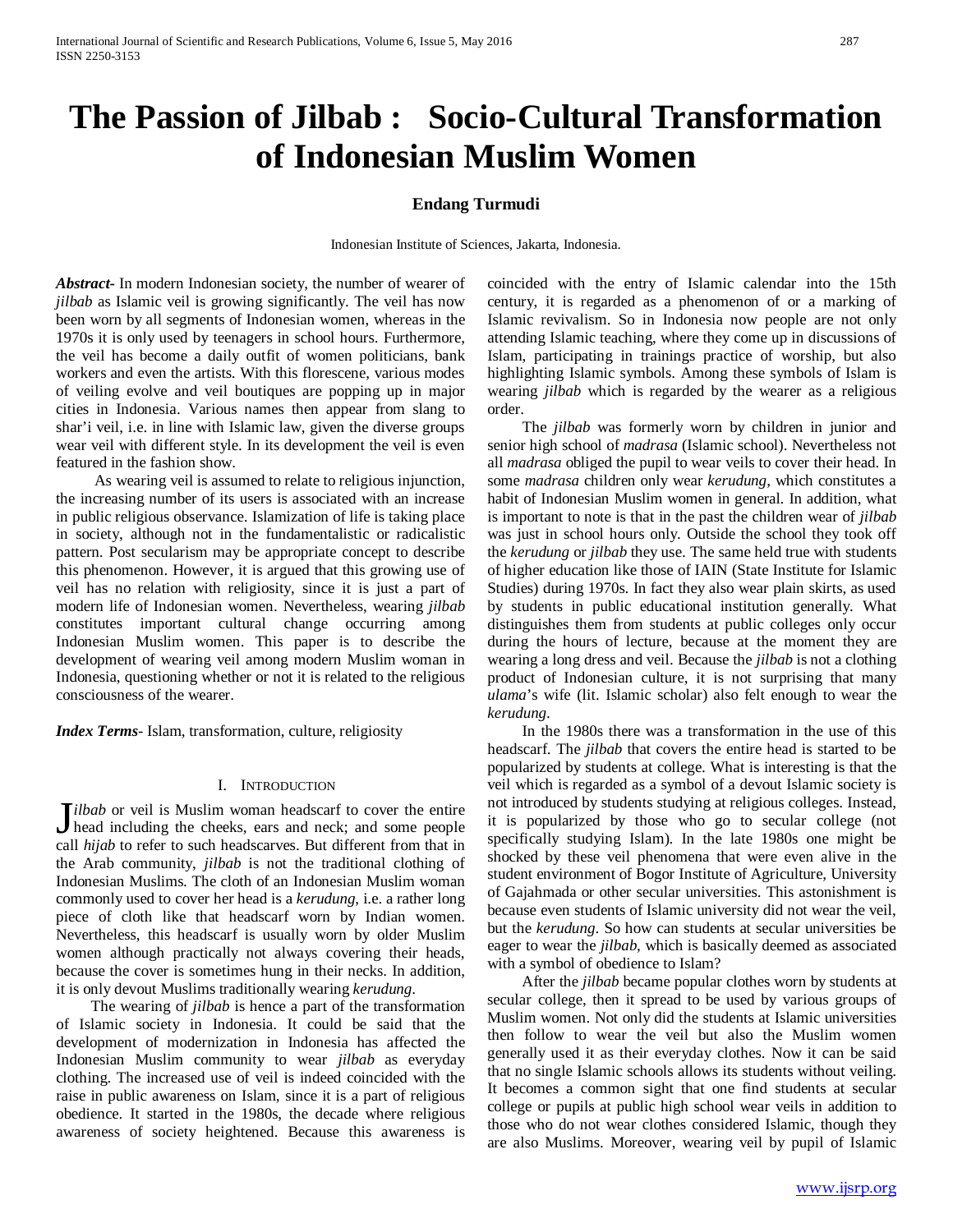school is not just a school uniform, but is also driven by the awareness of individual users.

 What is interesting is that in the last decade, the use of the veil was not just confined to college students or common Muslim women but also by celebrities such as actresses or singers. Even become commonplace that many of those working in the public sector, such as banks or government employees, also wear this veil as their daily outfits. The same holds true with medical doctors, scientists and even police officers some of whom wear *jilbab*. Thus, the veil has become everyday clothes of Indonesian Muslim women. Because it is associated with religious orders, the increase in number of users is also deemed as an increase in religiosity of Indonesian Muslim community in general.

## II. THE INCREASE IN RELIGIOSITY

 *Jilbab* in Indonesia has grown to such an extent that not only the wearers who continue to grow but also its type. In this case the veil has also become a life style, with which the Indonesian Muslim woman wear *jilbab* with different styles. Especially among celebrities, wearing the *jilbab* is done in such a way, so that the wearer becomes attractive to the eye. Their *jilbab* is basically the same with the other's, i.e. long cloth such as a scarf or shawl. What sets it apart is that they wear it by folding certain sections or even with a combination of different colors. In addition, the material of the veil is also expensive, according to the wearer who come from the high class.

 This style differences led to the emergence of differences in the designation of the existing veil. With its rapid development, there are certain circles' assumption that some type of veil are no longer proportionate, i.e. not in accordance with the purpose of veiling. The *jilbab* worn by artists who usually flashy and glamorous, for example, is often blamed for being far from the character of Islam that advocated simplicity. Such a glamorous style is called "tabarruj", i.e. the luxurious style that according to some people is forbidden by Islam. But it is recognized that through them, the veil became an attractive fashion clothes, so that their veiled style is also followed by their fans. Although still in limited amounts, the artist's participation in the dissemination of this veil, not only have encouraged people to wear the *jilbab* splendor but also created products that are fashionable.

 Despite negative allegations of certain people, the wearing of *jilbab* continues to be developed in accordance with the style that interests public. In general it can be said that the development of this veil is fantastic. Because the veil has become a necessity - including for appearances - students, for example, wear it with a combination of a rather tight tops or shirt and jeans, in order that they seem energetic and smart. Because of this combination of clothes, especially stylist veil, people commonly called it "*jilbab* gaul" or slang veil. This means that although related to obedience to religion, *jilbab*, according to its wearer, must also follow the modern style. Many pop singers who is usually considered to be far from religion, for instance, do not feel embarrassed to wear the *jilbab*, because they still feel following clothe mode though religious, on the other side.

 Nevertheless, later emerge allegations that wearing slang or other stylist veil is not within the corridor of Islamic law, so that came the term *jilboob*, a designation which is not only a criticism but also it sounds insulting. Such harassment is mainly addressed

to those who wear the *jilbab* with tight clothes or even with tight jean pants. With such clothes, the meaning of adherence to religion is lost, because with this kind of clothes then the twists and turns of the body becomes visible, so that it might invite the male sex drive. So, eventhough the veil is not wrong, fashionable *jilbabs* has invited criticism from devouted Muslim community. Again like that combined with tight clothing, fashionable *jilbab* is deemed as eliminating the meanings of veiling itself, i.e. as an effort to close the *aurat* (lit. part of the body wich is illegal to be shown to other people). But such criticism did not discourage people to design the nice veil. According to them, wearing the *jilbab* does not have to mean shabby, but rather should be fashionable and attractive, and thus can improve the image of the users of the veil itself, i.e. as atractive religious women.

 In response to this development, some circle of woman introduced what they called *jilbab shar'i*, i.e. the veil regarded by them as in accordance with the demands of Islamic law. This *jilbab* is usually made from materials that are not transparent, extending down to the thigh. It is commonly dark in color, combined with a dark color clothing, covering half of the body of the wearer. This sort of *jilbab* is of course far from fashionable worn by certain Islamic groups that seemed to shy away from wanting to look good. They wear it as adherence to religion, i.e. to close the *aurat*. In addition to the common veil, there are also users who cover the entire face, except the eyes. But such a kind of veil is almost not sold in stores, since only few women wear it. With the increase in demand, then there are boutiques that sell nice and expensive veil. The veil in these boutiques is to satisfy the users of higher income which require to have stylist *jilbab*. The designers have also sprung, some of whom offer course about wearing veil, including those on the internet. These *jilbab* are very much different from that used by children of *madrasa*, that is simply intended for closing the head with white cloth. The celebrities who wear the *jilbab*, for example, require the folds so that the wearer becomes attractive and look beautiful. So, how to wear the *jilbab* itself is varied, and it is no longer strange since it become Indonesian Muslim women's dress style.

### III. THE REASON TO WEAR JILBAB

 Wearing *jilbab* is related to one's religious attitude, for it is part of the religious orders. In the teachings of Islam there is a command for women to hide his *aurat* or nakedness, and in particular paragraph in the Quran it is said that the women should poke their head scarf. Thus, the users of the veil are synonymous with religious people because they follow the religious orders. Nevertheless, differences in the views of the *ulama* has emerged about whether women have to close the nakedness of their entire body. One view says that they must close the *aurat* to the entire body except the face and palms. That's why appears veil, which still allows the closure head with an open face and be seen (Shihab, 2014).

 Eventhough quite strong because it is supported by Quranic text, this religious suggestion invites multiple interpretations. Substantively it is clear that Islam recommends that Muslim women cover their entire body except the face, but how it is carried out is human affairs that need it. Nevertheless it must be admitted that there are also opinions that assert that the close of the *aurat* is only done when Muslim women perform prayers.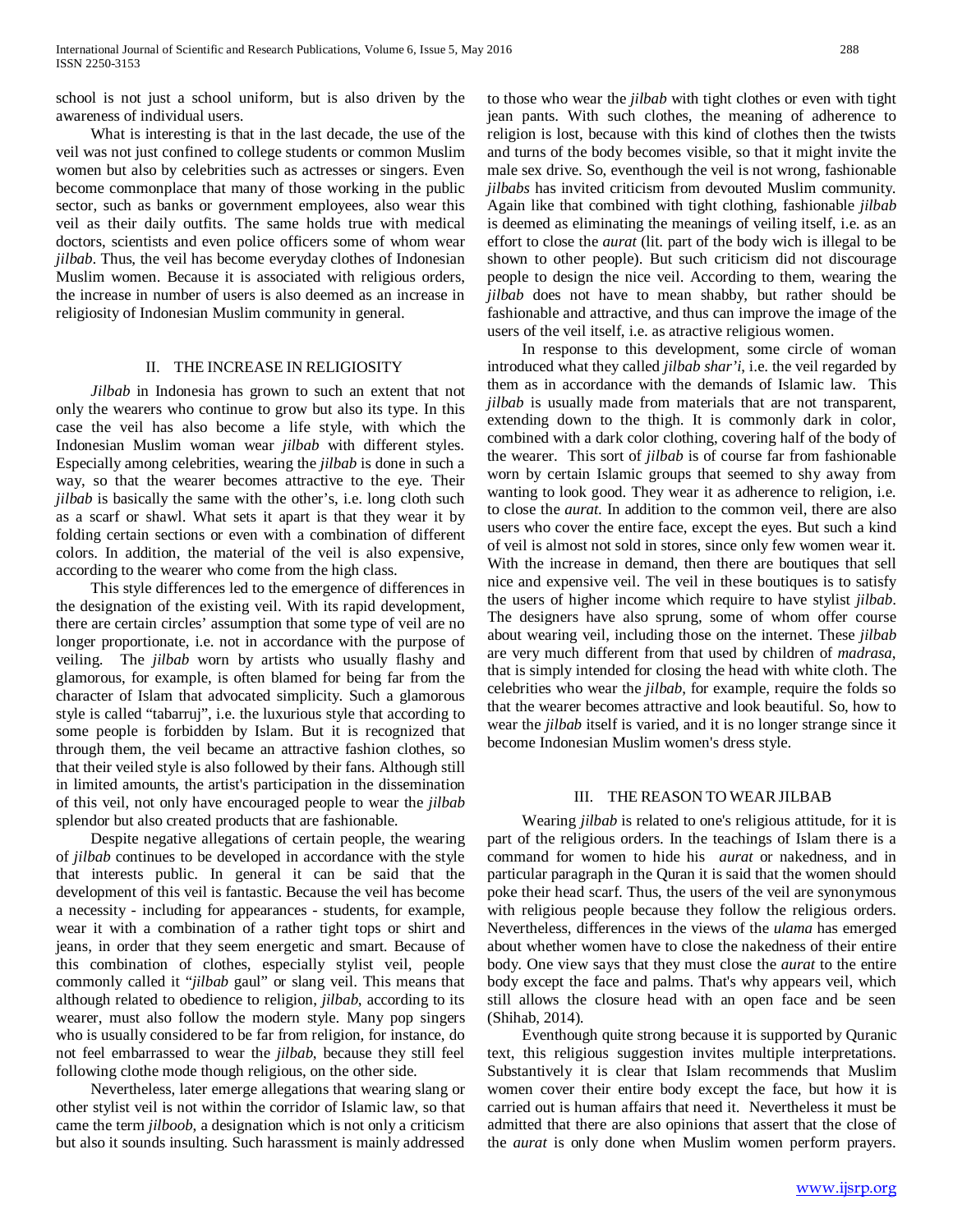What is important from their religious demands is that the body must be covered in a way that does not lead to the emergence of the male sex drive. Therefore, the girls in the past usually only wear a skirt to the knee, and only old women who wear clothes to ankle. No wonder that until the 1970s there was not much among Muslim circles who wear *jilbab*, since even the wife of the local clergy was still wearing *kerudung*.

 Despite this different interpretation, it should be admitted that the symptoms of the widespread use of veil is a sign of rising public religiosity. At least this shows the increasingly widespread phenomenon of consciousness to practice Islam as a whole. It can be said that the devout circle, which had previously only wear a *kerudung*, now they wear the *jilbab*, thinking of it as a religious order. Thus it can be said that wearing the *jilbab* shows that religious attachment of Indonesian woman became stronger compared to decades ago. Many factors contribute to the increasing religiosity of Muslim society in general. It should be recognized that the openness of the public with the presence of technology has led to communication with other communities, including Muslim communities abroad, easier and faster. The introduction of Islam by preachers through various media, especially television, also contribute to strengthening public religiosity. In addition, the presence of educated young people who are ready to deepen Islam and practice it has also contributed to the spread of Islam more broadly in society.

 Modernization of society is among the factors that contributed to the increase in this religiosity. Although this fact was contrary to the theory of modernization, what happens on the pitch showed such tendencies. People wearing the *jilbab*, which is characteristic of religious obedience of a woman, for example, are not limited to those who are less educated. The wife of the vice President of Indonesia, is a female wearer of the veil. Linkage of wearing veil with religious orders is a common assumption, so that it is also general assumption that people who are veiled are more religious. A survey conducted by Tempo magazine (2014) showed that the majority of female respondents interviewed stated that they wear a *jilbab* for religious reasons or because of religious demand.

 Nevertheless, it is possible that wearing the veil is because of mode in that certain woman did look pretty when veiled. Another reason was certainly there, but what is clear is that the veil has become a daily clothing and Indonesian women do not feel embarrassed to wear the veil, which in the 1970s could be considered as unusual. Although the users do not know exactly about the Islamic teachings about veiling, instigation to close the *aurat* is the most common reasons stated by them. In addition, many women feel safe with veiled, because then they would be protected from interference of nosy man. *Jilbaber* is considered good woman, so that the badmen would not tempt them since they know that veil users will definitely reject them if not against them.

### IV. NEW PERSONALITY

 The use of the veil and the like are the most obvious assertion of religiosity. For those who have long been in a group of pious community, this use can be regarded as an affirmation of identity of piousness. Why affirmation because from the religiosity aspect they are already strong enough although in the case of veiling they are not like women in the Middle East, given the fact that the religious reasons that they have are quite different. For those not from among the pious, wearing *jilbab* not only means to enter the new world of previously unknown or not familiar, but in their view it also constitutes a psychological struggle to choose the best.

 The wearing of *jilbab* by modern young generation showed two motives, i.e. the desire to hold on to Islam and use its values and their desire to keep so-called modern or live as modern women. By such motive there seems to be perspective to place religion as different from the modern world. In this case as if religion cannot live or hard to contact with the modern world. That is why veiled life in modern society, not to mention with the modist veil, is like an attempt to combine the religious life with a modernity. In other words, wearing the veil is a religious observance effort with which the wearers do not lose their modernity. This means that the wearing of such a stylist *jilbab* is an attempt to live or look modern with no loss of religiosity or of their appearance as a religious woman. Veil with all its variations is a clear example of this trend.

 As mentioned, there are many young people who wear the *jilbab* without losing their beauty as women who in many respects even look more beautiful. That is why then appears variation in veil style, from that considered as in line with Islamic guidance to the stylist or even slang *jilbab*. The spread of veil users or the increase in their number is like marking the presence of a new culture for some wearers, who are faced with challenges, including the psychological. That is, it is not easy for women to change habits of not wearing veil. It seems that only women with high spirit and strong intention could make such changes possible. Religious observance is one factor that encourages a Muslim to assert the identity of their social clustering. If the social identity has more to do with large groups such as religious affiliation, identity clustering is meant here as an affiliation that focuses on sub-groups within social groups. The use of this veil can be attributed to either clustering as the Islamic group different from that of non-Muslims or as certain groups in Islamic communities which are different in some respects from other Islamic groups.

 Some sociologists suggest that the symptoms of wearing veil (especially in Western secular countries) is characterized by the so-called culture wars. The phenomenon of culture war is actually more pronounced in secular countries, where the value and the applicable law is not only not religious but also that the State in this case looks dominant in determining the rules which must be used by the public. The case of veil ban in France for school children or in other cases is caused by the birth of aspiration which incidentally is not determined by the State but by members of the public whose products was contrary to the provisions of the State. It's depicting as though there was a seizure of territory by some members of the public against State authorities.

 Although the case of veiling in Indonesia is very different from what happened in Western countries where Muslims are a minority, the wearers of veil are feeling to undergo this culture war at least psychologically. This is so since they move from wearing regular clothes or traditional headscarf to be wearing the *jilbab*, in which they require not only determination or strong intention but also must be ready to face charges such as to be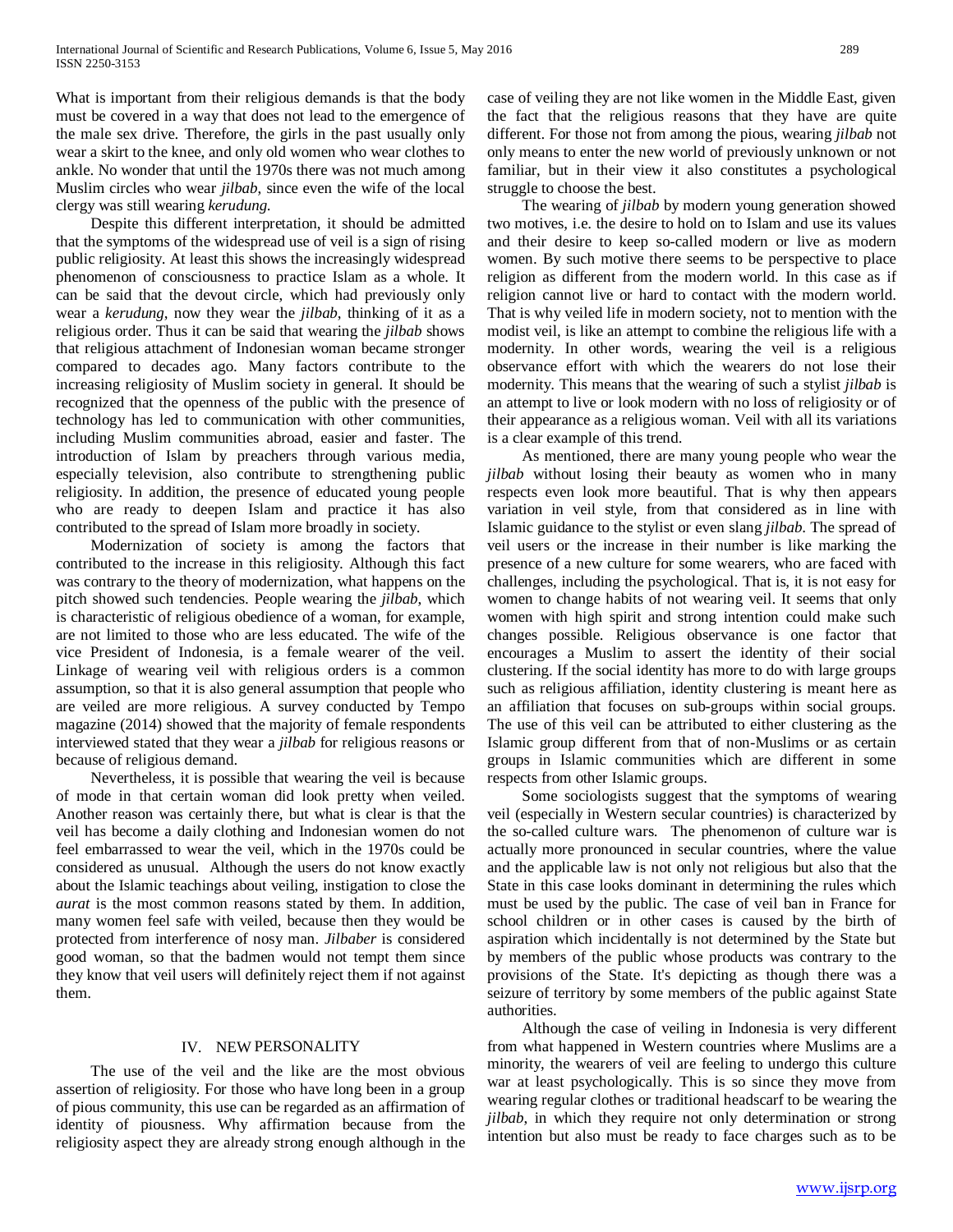called Muslim fundamentalists. This culture war could happen especially to the *jilbab* wearer who come from families that are secular or less devout.

 Other things considered obstacles or challenges come from the veil community itself. As can be seen from its development, *jilbab* has been produced in such a way so that women find different styles of the *jilbab* products, and, on the other hand, the production has created diverse groups of user. As mentioned above, the *jilbab* style has evolved from the mundane to the slang and *shar'i jilbab*. What then becomes a problem is the emergence of a certain group claiming that in Islam there is only a certain veil considered legitimate or should be used. In other words, there has appeared in Indonesia some Muslim Women who consider only their *jilbab* style as correct, in accordance with religious requirement, and regard the other women *jilbab* as not complying with the demands of Islamic law.

 Thus, the use of the veil itself is challenged by people from among themselves. This obstacle arises because of the difference in views or in their understanding of Islamic law relating to the closure of nakedness. Apart from that all, what is important to note in terms of the veil is the rise of self-identification of the existing social or religious group. It happens with people who specifically wear a veil which they regard as the *shar'i* one, which means that it is in accordance with the law or the demands of Islam. What happens to them is the assertion that "we are true Muslim because we wear the veil over religious demands". Although the basic reason of other groups about veiling is the same, there is slight difference in emphasis with regard to its ties with Islamic symbol. For the latter this wearing veil serves as a cover of nakedness. About how to do the covering or what kind of cloth to be used is a matter of option. That is why they develop a veil according to their wishes or by following a growing mode.

 But apart from these differences, one thing is clear that wearing the *jilbab* is a cultural transformation. This does not happen only to those who are formerly secular or among the less devout, but also to the devout circles, given that the latter was not wearing *jilbab* up to the early 1980s, or in other words, the *jilbab* is not yet their culture or customs. Because the veil is a devout Muslim women's clothing, the change "to wear the *jilbab*" relates mainly to the transformation of culture, including among the devout women, given the fact that previously devout Muslim women only wear a *kerudung*. In other words, wearing a *jilbab* is similar to entering into a community of certain values and characters as well, given that a society is different from the others. The entry into a pious community means to conform to the values, norms or limits of propriety formulated by the people concerned. With that sense, wearing the veil is a personal transformation by abandoning the old character and entering a new one. The character in question is to be pious Muslims who adhere to the teachings of Islam, or to become more devout for those already pious. Thus, the use of the veil by certain women is as if they are new or reborn personality with the norms and values that override them.

 Such transformations are not difficult although it is also not easy to implement. Changing of not wearing *jilbab* to become users is very easy as only a change of clothes alone. But how one is to be committed to the values of espoused group requires serious effort. New users of veil realize this, and try to execute other commands of Islam, ranging from performing praying five times a day to have a particular behavior, such as to keep a distanced relationship with men or not to act disrespectful. That's why wearing the *jilbab* or Islamic clothing in general has become a symbol as a good human being. General assessment confirms that those who are close to God are good men. In this case they should stay away from things that are ugly. For example, they should avoid behaving badly, and instead have to do good things such as contributing to the religion or the poor and strengthening brotherhood as humans. In addition, of course, the users of *jilbab* should strengthen the conduct of worship, in accordance with the purpose of wearing the veil, i.e. to obey God's commands. Such behavior is part of that recommended by the religion, and only those obedient, having strong religious commitment could then internalize values derived from the religious teachings, and apply them in daily life.

 What is more important with regard to the necessary behavior of *jilbab* wearers to fit with values or norms of good people is the assessment of the community itself, which seemed to ask them to be committed to certain values. However, it seems that it has somewhat made inconvenient some women, given modern life is so full of things that is normatively rather far from Islam. Some *jilbab* users do not meet the normative demands that must be met by them as members of a religious community. It hence appears derision among certain pious Muslims who accused some *jilbab* users as inappropriately behaving in certain ways. For example, many women who wear the veil took part in a music event in the TV show and then joined a *joged* (slang dance). The dance is considered an act or activity that is not suitable for those who wear the *jilbab*, because it is part of the activities considered immoral, while users of the veil should be filled with morality.

 Such transformation is quite heavy for most women. Hence a fraction of the users then took off their *jilbab*, and dressed like modern Indonesia women in general who are not religious. Nevertheless a larger part of Indonesian Muslim women are determined to carry out this transformation. For others, wearing a *jilbab* might just do the religious orders without having to think about whether they should behave in accordance with the values possessed by the devout Muslims. So they undergo changes and enjoy it, following fashion trend loved by the community. Perhaps it is the tendency of the latter that marks this current development of *jilbab* wearer, who almost swept all segments of society. In other words, most women still wear the veil with all their shortcomings of commitment to Islamic values which must be complied with by them. In contrast to what occurs in the general population, coaching Islamic morals in campuses is done quite effectively. In addition to the weekly Islamic teachings organized by students, private coaching by certain mentors has made the student's religiosity stronger. Indeed, there are likely some student who took off their *jilbab*, but from a campus religious situation in which the student religiosity is nurtured properly, then the determination to wear *jilbab* is strong enough.

### V. SOCIAL TRANSFORMATION

 What is important from the veil phenomenon is that it is related to the return of religious passion among Muslims. It must be said that the symptoms of veiling is one aspect of the life of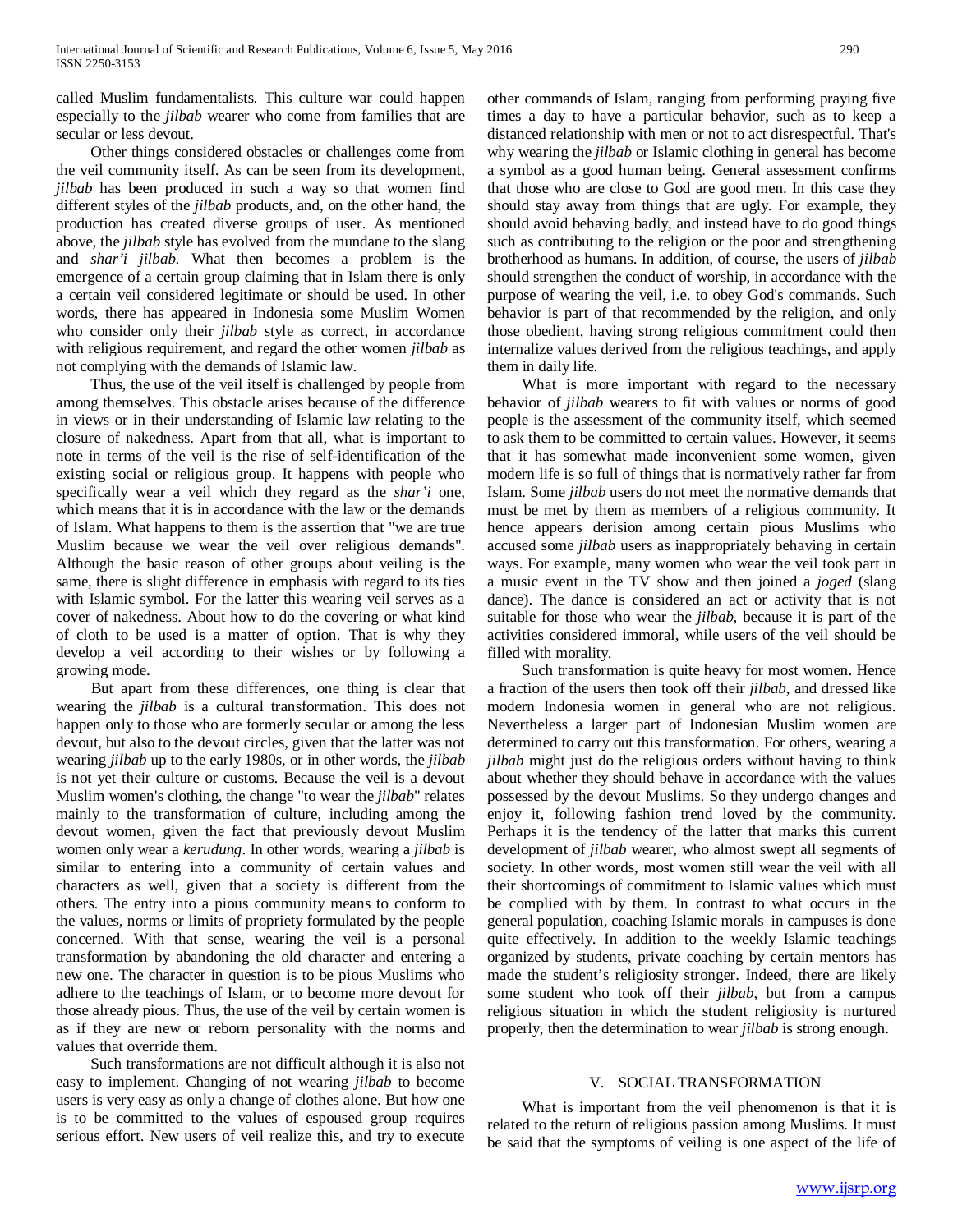Indonesian Muslims. Passion to be good Muslim among Indonesian can be seen from the development of Islamic life in general in this country. The mosque is now full of people who worship, and Islamic lecture is conducted everywhere as well as shown every day in almost every television station. Also what is equally important is usually related to protrusion of Islamic symbols, like the greeting of Islam "Assalamualaikum" (peace be upon you). This greeting is like a new culture of Indonesian people, spoken even in secular events like public gathering to initiate the program in the events. The government itself, which admit neither under the auspices of the Islamic state nor the secular state, facilitates people's Islamic passion. As a consequence, in Indonesia there are Islamic courts, Islamic banks and other institutions that smelled of Islam.

 Many factors have created this situation. Government support can be said to be very important for the creation of this situation. In contrast to the Suharto government that was less friendly to political Islam, the government in the reform period following the fall of the New Order's Suharto - strongly supports the development of Islam in general. In addition, modernization in general also contributed to the strengthening of public religiosity, because being modern besides encouraging social mobility, it is also faced with more severe challenges. In this case religion provides concepts that can calm, so that the hardship of modern life might push people to be back to religion. In addition, it could also be said that the increase in better life has given people an opportunity to think about religious matters and also execute commands and teachings of the religion.

 Wearing veil is one side of religious life that is quite transformative. Those who wear veil must comply with the cultural norms that accompany or surround "pious followers of Islam". They have to behave in accordance with the moral values of religion, committed to do prayer, respect for parents, and affection to others. This special behavior is also particularly changing the patterns of relationships within the community. For example, women no longer carelessly shake hands with man, as normatively inappropriate. Very common that people saw a veiled woman kissing her husband's hand when parted on the road or at home when one of them would go to the office. This normative requirement has raised awareness of self or may determine social location of "veiled women" themselves not only in their dealings with the public at large but also in their behavior. The changes that accompany the use of the veil is indeed very normative even though in practical terms is commonplace. Cultural change always follows the changes in society in general, ranging from the environment to the thoughts. The development of technology that shortened the distance with other communities and even opening the door for negative influences of other cultures, such as free sex, or delinquency, have encouraged parents to send their children to schools run by religious foundations.

 The development of these religious phenomena above is rather strange viewed from the perspective of modernization suggesting that the role of religion would decrease in modern society. It is clearly against the theses of modernization. Nevertheless a few sociologists have given a plausible explanation. Robertson and Chirico (1985, for example, look at the existing process of globalization, characterized by the emergence of concern in human beings happening globally. According to them, the concern is characterized by a change in the direction of what they referred to as "anthropocentric dualistic cosmos" heading in the other direction marked by the strengthening of human awareness of the problems associated with the life and death of them. Because globalization creates a loss of feeling safe to live in the community, then it has raised issues relating to the legitimacy of the prevailing world order in society and to deal with the question of what it means to be human.

 Robertson and Chirico (1985) see that this has opened the religious or quasi-religious concern. Real examples that can be adduced in this process, they explain further, is the emergence of "civil religion", as a result of increased awareness of the system's legitimacy on the community and concern for human life prospects. Manifestation of this problem is the emergence of "liberation theology" and the growing attention to the ideology of the world. They, on the other hand, also recognize that these are just some aspects that can explain the process of globalization. In conclusion, they stated that the globalization process is heightening, at least in the short term, religiosity and religion itself in society. Therefore, they confirmed that in addition to the process of secularization, there is also at the same time a process of de-secularization in the modern society. No surprise that in the middle of the roar of the modern secular society, there are also religious people, pious and even fanatical.

 Another question related to the increase in number of *jilbab* user is whether this transformation will change the face of Indonesian Islam so far considered a moderate, at least the vast majority of Indonesian Islam is moderate. In other words, whether the increase in their religiosity would lead the Indonesian Muslims to be radical as shown by the emergence of terrorism in the last 20 years. It may be true that the development of Islam and the growing religious awareness among Muslims have been marked or followed in some cases by the birth and growth of radicalism. Some of the events in the Middle East are often regarded as an example of the approximate intended. Nevertheless, it must be understood that Islam in the Middle East is very different from that in Indonesia, as well as the problems facing these Islamic communities are also not the same.

 Islam in Indonesia has long been practiced by different groups, so that although recognized as Sunni Muslims they are in many ways practicing Islam differently in matters within the domain of Islamic jurisprudence. This difference has emerged for a long time, and could even be said that the color of Islam in Indonesia itself is actually rather syncretic compared to that in the Middle East. This is so because Islam in Indonesia have adopted the local cultures then practiced or recognized as a part of Islam after the cultures are characterized by the values of Islam. The presence of trans-national Islamic groups that emerged after Indonesia conducted political reform did not succeed much in changing the face of Islam in Indonesia. Especially the politics of Islamism provoked by these organizations can only be accepted by a small number of Muslims, because accommodative Islam which in many respects is heretic is already deeply embedded in people's lives.

 Thus, it can be said that the increase in religiosity among Islamic societies, as shown among others by the proliferation of the use of the veil by Muslim women, does not necessarily means to change the face of Indonesian Islam. Radical ideas may have